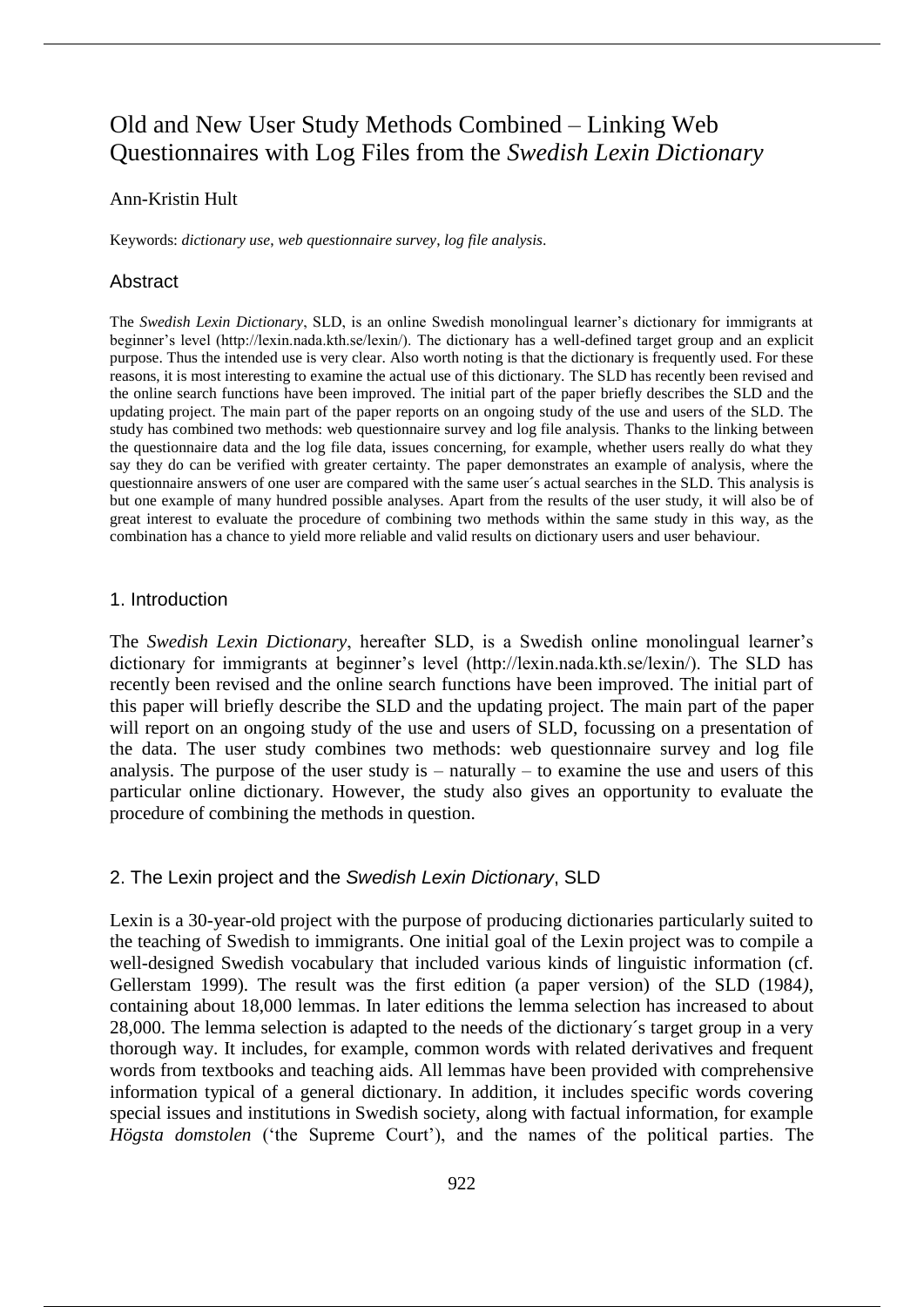dictionary is mainly intended for reception, but also for production. What is more, 1,700 elementary words are described by means of pictures in a special section.

The Swedish vocabulary has served as a basis for a series of bilingual dictionaries. The Lexin project has so far generated about 20 bilingual dictionaries (paper and/or electronic), for example Swedish-Arabic, Swedish-Persian and Swedish-Somali. The project has also given rise to interesting collaborative projects within Nordic lexicography (cf. Hult et al. 2010).

Since 1994, all the Lexin dictionaries have been freely available online. The online versions have audible pronunciation. In addition to pictures, there are also animations, which makes it much easier to understand the meaning of certain verbs which are difficult to explain using illustrations – not to mention definitions.

# 3. The revision of the *Swedish Lexin Dictionary*, SLD

In 2008, the Language Council of Sweden initiated a project involving updating and improving the Lexin online dictionaries. First of all, a revision of the monolingual SLD had to be made.<sup>1</sup> There were three general principles governing the update (Malmgren in preparation). Firstly, to further emphasize the distinctive features of a learner's dictionary. Secondly, to avoid grammatical terminology – even more. Thirdly, in case of conflicts between reception and production aspects, the reception aspect would have preference. Interestingly, the results of the update, independently, often corresponded to the conclusions of Pálfi and Tarp (2009) in their critique – on the whole positive – of the Lexin dictionaries. For instance, they propose more synonyms and antonyms, more explicit valence information, lemmatization of idioms (in the revision of SLD, idioms were promoted to sub-lemmas), and, lastly, the use of a controlled vocabulary in definitions. A controlled vocabulary means that all the words in the definitions (including compounds and derivatives) should be found as lemmas, or at least as morphological examples. These words will therefore be found (almost) irrespective of which inflectional form they appear in. Also, the project's ambition was to avoid, as far as possible, difficult (and long) words in definitions.

As mentioned, the search options have also been improved. The two most considerable improvements are that i) every entry is now easily accessible from any inflectional form of the corresponding lemma, and ii) by double-clicking on any word in an article, this word will automatically be looked up.

#### 4. The SLD user study: methods and data

The potential usefulness of user studies has long been acknowledged by researchers within the field of lexicography. Two well-known studies are Atkins and Varantola (1998) and Nesi (2000) (see Welker 2006 for an extensive bibliography of user studies). Still, there is much more to discover about the use and users of dictionaries, particularly when it comes to electronic dictionaries. Lexicographers are eager to customize their products to users´ needs and behaviour (Verlinde and Binon 2010, Trap-Jensen 2010) and, fortunately, it seems researchers are equally eager to continue researching the needs and behaviour of dictionary users (Bogaards 2003, Lew 2011).

When it comes to methods employed in dictionary use research, the questionnaire is a traditional tool used in many studies of paper dictionary use, and it has also been used to study online dictionary use (Hult 2008a). Analysis of log files is a relatively new tool and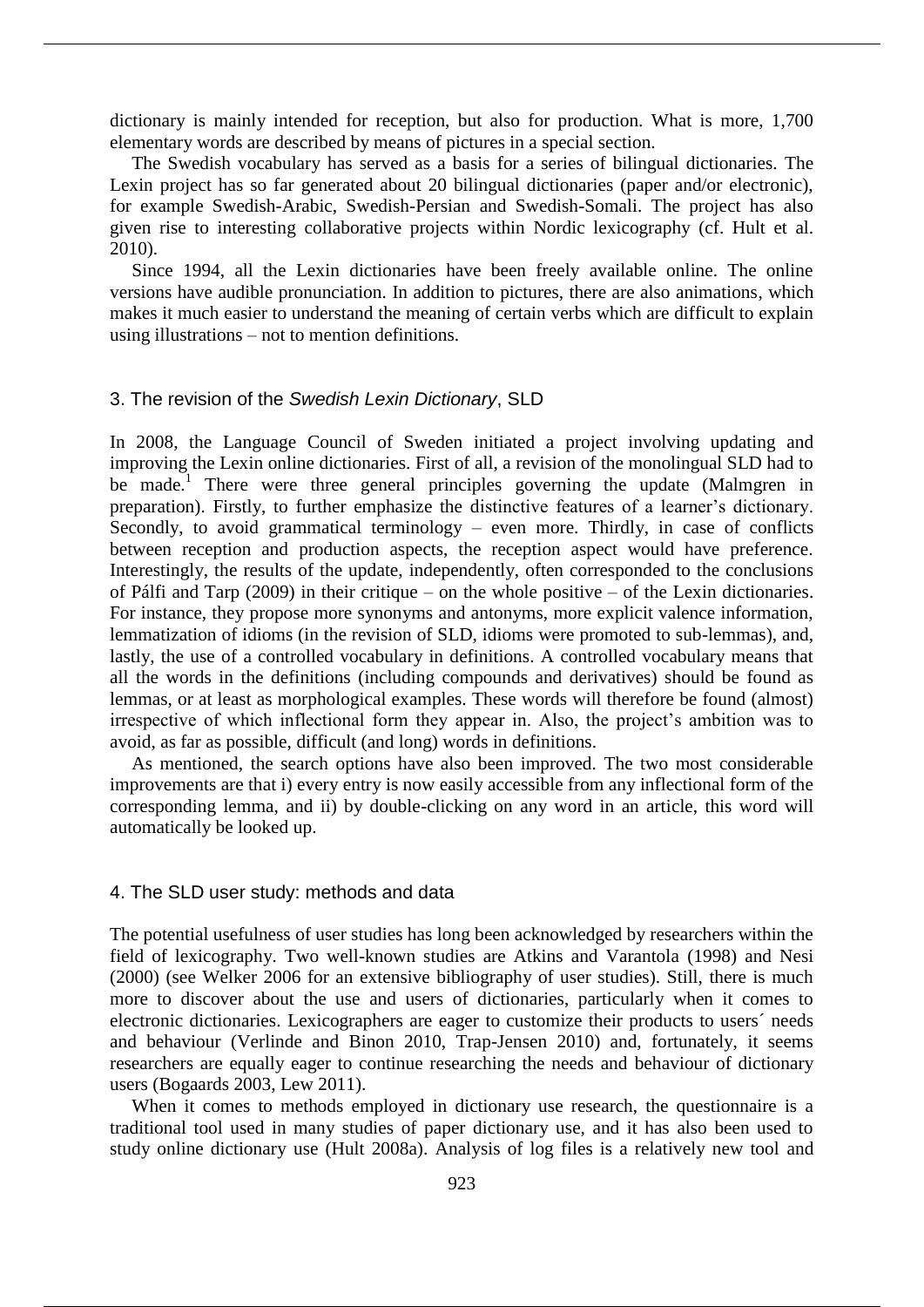earlier studies have all demonstrated its benefits, both concerning the improvement potential of the lexicographic content and the development of new search possibilities (de Schryver and Joffe 2004, Bergenholtz and Johnsson 2005, Měchura 2008, Hult 2008b, Lorentzen and Theilgaard (in preparation)). However both methods have disadvantages. With questionnaires, one disadvantage concerns the issue of recollection of dictionary behaviour (cf. Tarp 2008). Such questions may only reflect the respondents' opinion of their consultation behaviour, not their actual use. Therefore, retrospective questions requiring users' recollection of consultation behaviour can cause problems of reliability*.* With log files, although we get data on the actual use of the dictionary, we cannot know for what purpose the dictionary is used or if the users are satisfied with the information they receive. Also, until recently (see e.g. Tono 2011) it has normally not been possible to get details about the use of different microstructure categories. Therefore, as the only method used, a web questionnaire survey or a log file analysis might be of limited use. In order to obtain more valuable results, it is necessary to combine these or other methods within the same study. That is what this study aims to do. As already stated, the present user study has combined two methods. This has resulted in three kinds of data: questionnaire answers, a look-up log and a navigation log (see below). The data were collected on two occasions, during one autumn week in 2008 and during the same week in 2011. $^{2}$ 

#### 4.1. *The web questionnaire survey*

The web questionnaire survey was displayed on the SLD website during week 40 in 2011. It is a more elaborate version of a pilot study carried out in 2007 (Hult 2008a). It comprised a total of 20 questions, in two parts. The first part included questions about the user's age, gender, occupation and education. These questions were followed by inquiries about the user's searches in the dictionary, for example, the purpose of using the SLD, which categories of information the user mostly search for, and how language-specific problems are solved when not using the SLD. The second part of the questionnaire focussed on the target group, that is L2-speakers, and contained questions about mother tongue(s), education in native country, year of arrival in Sweden, which Swedish courses they have attended, which language they use in which situation, and more. In total, 863 questionnaires were submitted.

# 4.2. *The log files*

There are two types of log files, namely files of look-ups and files of users' navigation on the website. (Cf. Almind 2008, who clearly demonstrates the two types of log files and their potential use.) The data collected in 2008 consist only of the first type of logs, like most other studies, namely look-ups. It includes data on search string, time of day and whether the search is successful or not (that is, if it resulted in a hit or not). The number of searches during the week in question was just below 154,000. These data represent the SLD from before the revision.

The data collected during week 40 in 2011 contain much more information. Firstly, the look-up log includes, unlike the 2008 data, IP addresses. The number of searches is somewhat greater, namely about 160,600, distributed over 20,641 IP addresses, resulting in 7.8 searches/IP address. Secondly, the 2011 data also have a navigation log, which displays the users' navigation on the website. During week 40, the settings had been manipulated and the following five information categories had been removed (unchecked) from the dictionary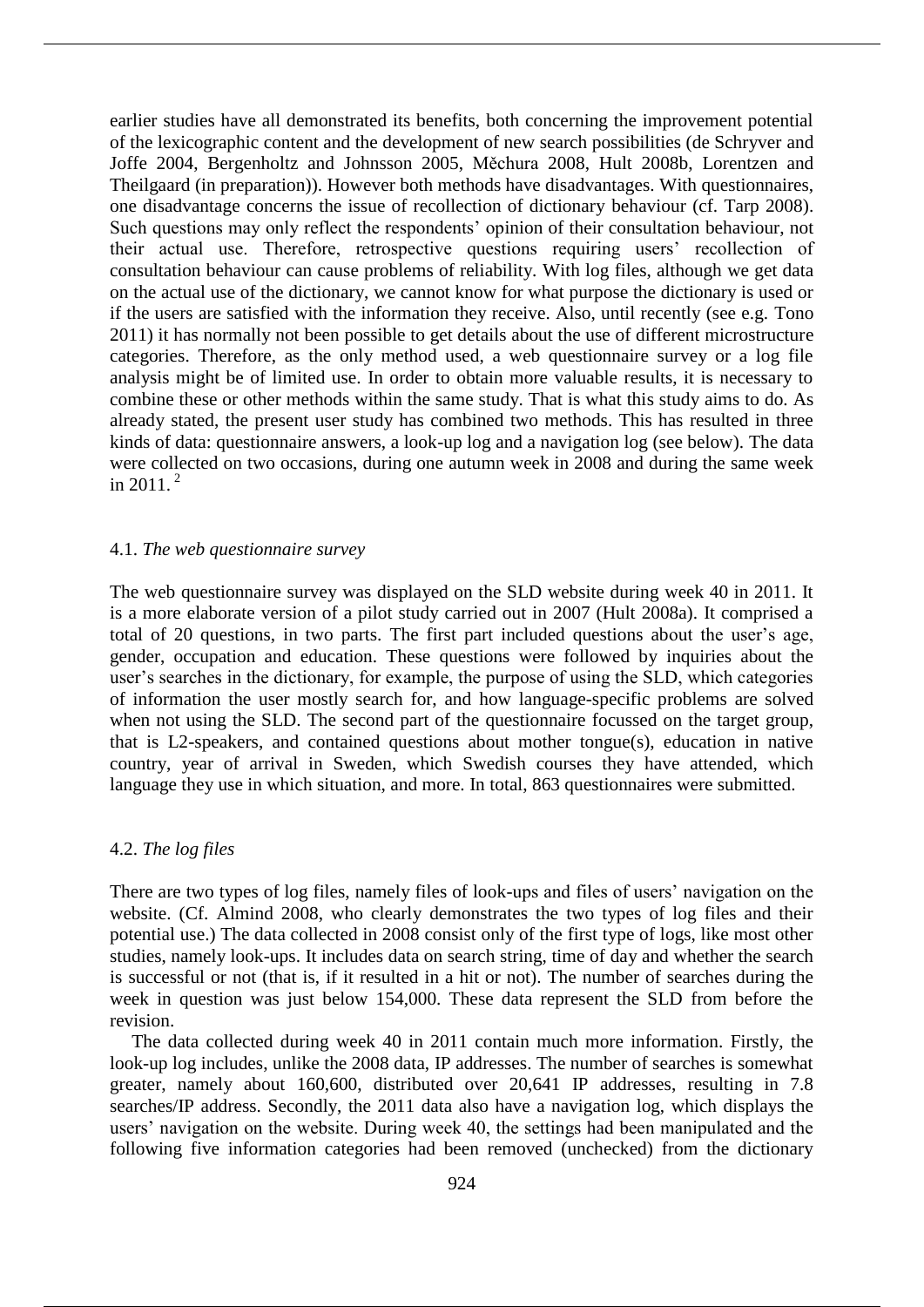articles: inflection, examples, valency, compounds and expressions. The users were informed of the ongoing study and encouraged to manually change the settings back to default, if they wanted to. Moreover, the links to audible pronunciation, film sequences and pictures were also logged, as well as the "save words" button and the question mark button (i.e. a link to a "useful hints" document).

## 5. The SLD user study: analysis

The questionnaire data and the log file data will surely lead to interesting results when analysed separately, for example if comparing the log files from before and after the revision of the SLD. However, the main purpose of the present study is to examine the use and users by combining the two methods in question. The questionnaire data and the two types of log file data were collected during the exact same time and could therefore be linked to one another. To give an example from the 2011 data: The IP address nnn.nn.nn.nnn is linked to a questionnaire with the ID number 779404871-511698425. From the questionnaire we discover, among other things, that the informant is a woman, we can call her Aor, whose current employment is studying. Aor came to Sweden in 2007 and has taken three courses in Swedish. Her mother tongue is Thai. She speaks Swedish every day, but with her friends and at school she also communicates in Thai and English. She has a university degree from her native country. Aor uses the SLD several times a week, and she often wants information on part of speech, inflection, abbreviation, meaning, compounds, example, and idiomatic expressions. She also states that she sometimes looks at the pictures but never at the film sequences. When Aor is not using the SLD to solve language specific problems, she uses Google or asks someone.

From the log files we find out more about Aor´s actual activities on the SLD, which are listed in Table 1.

|    | <b>Time</b><br>Day | <b>Activity</b>        |                                     |
|----|--------------------|------------------------|-------------------------------------|
| 04 | 10:44:20           | Corr:                  | urspråk $\rightarrow$ burspråk      |
| 04 | 10:44:35           | Questionnaire:         | 779404871-511698425                 |
| 04 | 11:25:22           | Corr:                  | skilda sig $\rightarrow$ skilja sig |
| 04 | 11:28:10           | Corr:                  | gå ut på $\rightarrow$ gått på      |
| 04 | 11:34:21           | Corr:                  | $livmedel \rightarrow livsmedel$    |
| 05 | 15:15:04           | Checking inflection    |                                     |
| 05 | 15:15:05           | Checking example       |                                     |
| 05 | 15:15:06           | Checking valency       |                                     |
| 05 | 15:15:06           | Unchecking valency     |                                     |
| 05 | 15:15:07           | Checking compounds     |                                     |
| 05 | 15:15:08           | Checking expressions   |                                     |
| 05 | 15:15:17           | Lookup:                | bok                                 |
| 06 | 13:13:26           | Lookup:                | överskådlig                         |
| 06 | 14:11:49           | Looked up saved words: | 0                                   |
| 07 | 16:41:04           | Looked up saved words: | 0                                   |
| 07 | 16:41:26           | Corr:                  | tarzan $\rightarrow$ 32             |
| 09 | 13:35:14           | Looked up saved words: | 0                                   |

**Table 1.** The activities of Aor, including information of day of the week and time of day.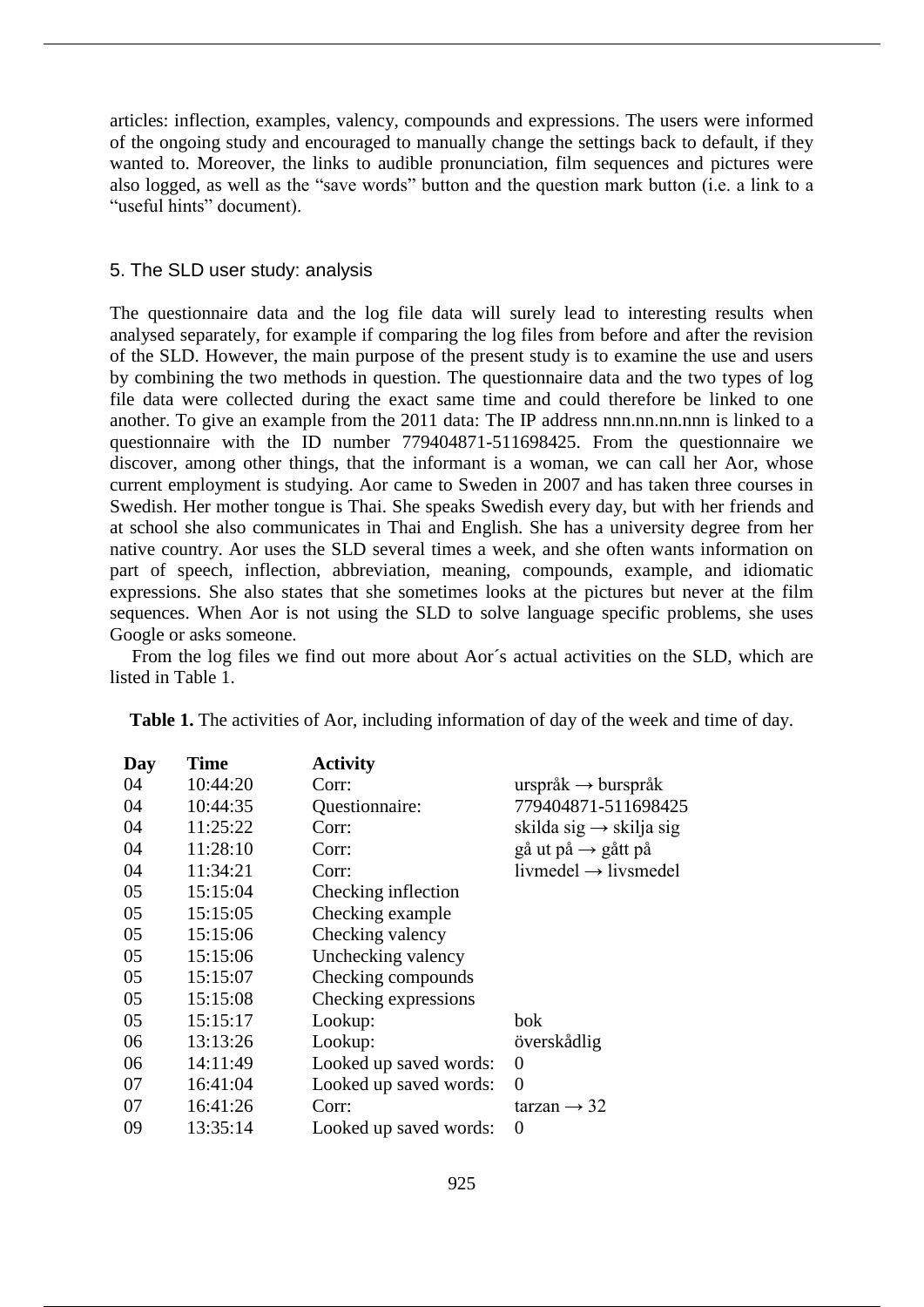Aor's first search in the SLD was performed on October 4 at 10:44:20 a.m., and the search string, *urspråk* ('primitive language'), has been automatically corrected (Corr) to *burspråk* ('oriel'), as the word *urspråk* is not found in the SLD and the nearest form (phonetically) is *burspråk.* In order to continue searching she has, at this point, to make a choice whether to fill in the questionnaire or not, and as we already know, she chooses to fill it in. She does this some time between 10:44:35 and 11:25:22 a.m. The following three searches are also automatically corrected into an existing lemma, as was the case with the first one. The next day, October 5, Aor has, presumably, read on the Lexin website that a study is currently carried out, and in order to view all possible information in the articles, she has to change the settings manually. As we can see, she chooses to check all the information categories that had been unchecked (apart from valency, which is, again, unchecked). Then, she performs one more search that day. The following days she makes further searches in the SLD, though very few. The search for *tarzan*, for example, is not found in the SLD, but this time Aor is offered 32 phonetically similar words that the dictionary contains. Comparing with what we know from the questionnaire, the log file can, for instance, verify that Aor actually uses the SLD several times a week, as we have records from five days out of seven. We can also verify that she never, or at least not this week, clicks on the links to film sequences.

The example of Aor demonstrates the unique possibility to register dictionary behaviour in real time. Thanks to the linking between the questionnaires and the log file data, issues concerning, for example, whether users really do what they say they do can now be verified with greater certainty. It should be noted, though, that although one cannot fully ascertain that the activities in the log file data only belong to the person behind the questionnaire, it is  $-\text{in}$ the case of Aor and many others – most likely. Accordingly, the analysis of Aor is but one example of many hundred possible analyses.

## 6. Concluding remarks

The analysis has just begun, and the conclusions are yet to be made. The user study will no doubt lead to interesting results, and will eventually be expanded into a thesis. Lexin is a project with a very clear purpose and the Lexin dictionaries have a well-defined target group. Also worth noting is that the dictionaries are frequently used. For these reasons, I find it most interesting to examine the actual use of these dictionaries, in this case the SLD. I will, as with the example of Aor, continue the analyses of the linked data of web questionnaires and the two types of log files. This makes it possible to, in real time, find out what users are actually doing and compare that with what they say that they do. I will also carry out a comparative study of the log file data of look-ups from before and after the revision of the SLD, to see what differences there are and whether they may be due to the revised content and search functions. Moreover, it is of great interest to evaluate the procedure of combining two methods within the same study, as the combination has a chance to yield more reliable and valid results on dictionary users and user behaviour.

#### **Notes**

<sup>&</sup>lt;sup>1</sup> This work was carried out at the Centre for Lexicology and Lexicography at the University of Gothenburg,

Sweden, and was finished in 2010, under the head of professor Sven-Göran Malmgren.

<sup>&</sup>lt;sup>2</sup> Many thanks to Viggo Kann, professor in computer science at the Royal Institute of Technology in Stockholm, Sweden, and Christian Sjögreen, systems engineer at the Centre for lexicology and lexicography at University of Gothenburg, for helping me in the process of collecting and handling the data.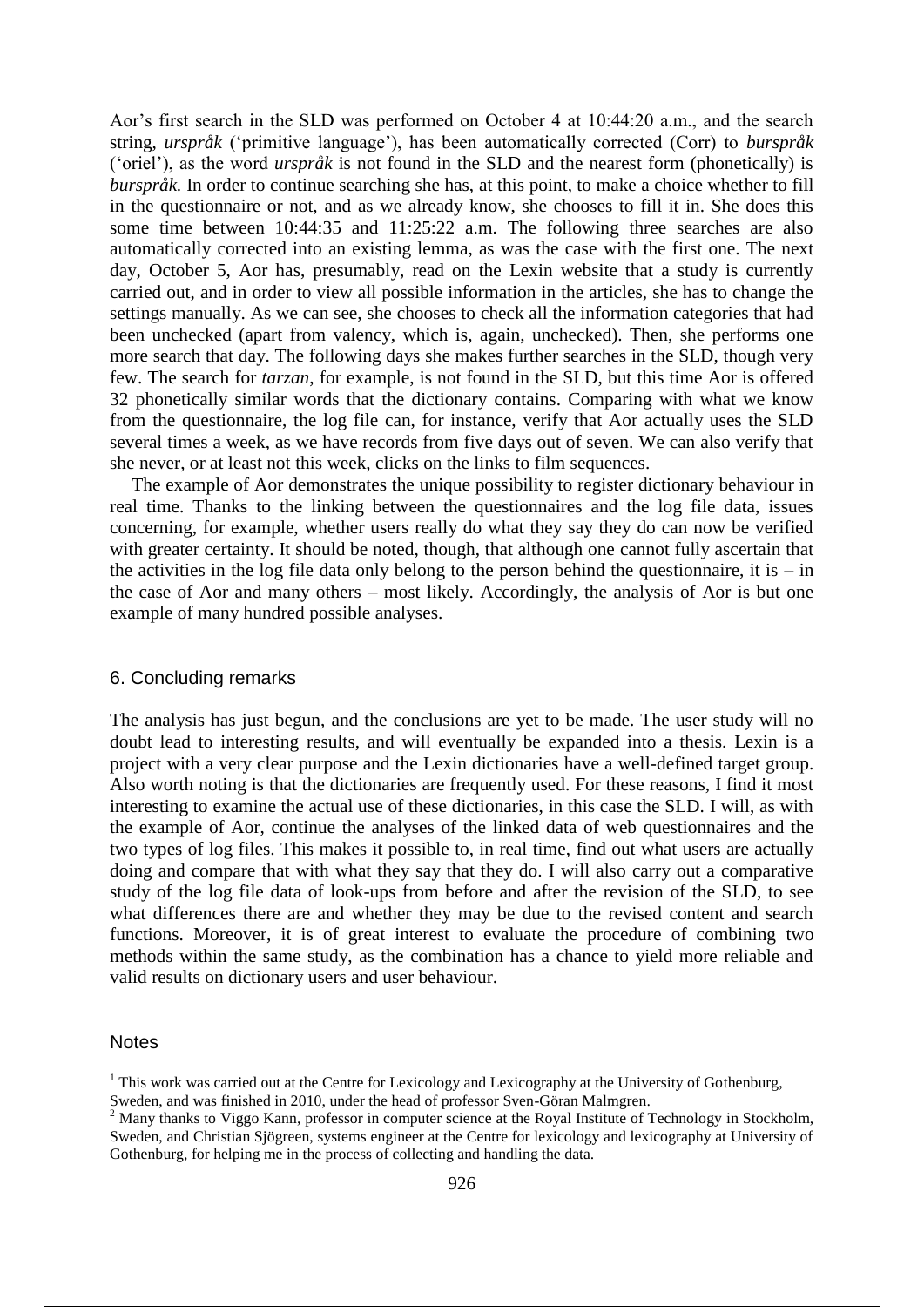#### References

**A. Dictionaries**

*Lexin***.** 13 March 2012. http://lexin2.nada.kth.se/lexin/.

*Svenska ord med uttal och förklaringar***.** (First edition 1984, third edition 1995.) Stockholm: Esselte Studium.

## **B. Other literature**

- **Almind, R. 2008.** 'Søgemonstre i Logfiler.' *LexicoNordica,* 15: 33–55.
- **Atkins, S. B. T. and K. Varantola 1998.** 'Language Learners Using Dictionaries: The Final Report on the Euralex/AILA Research Project on Dictionary Use.' In S.B.T. Atkins (ed.), *Using Dictionaries. Studies of Dictionary Use by Language Learners and Translators. Lexicographica. Series Maior* 88. Tübingen: Max Niemeyer Verlag, 21–81.
- **Bergenholtz, H. and M. Johnsen 2005.** 'Log Files as a Tool for Improving Internet Dictionaries.' *Hermes – Journal of Linguistics* 34: 117–141.
- **Bogaards, P. 2003.** 'Uses and Users of Dictionaries.' In P. van Sterkenburg (ed.), *A Practical Guide to Lexicography.* Amsterdam/Philadelphia: John Benjamins. Publishing Company, 26–33.
- **De Schryver, G. and D. Joffe 2004.** 'On How Electronic Dictionaries are Really Used.' In G. Williams and S. Vessier (eds.), *Proceedings of the eleventh EURALEX International Congress EURALEX 2004 Lorient, France, July 6-10, 2004*. Lorient: Université de Bretagne-Sud, 187–196.
- **Gellerstam, M. 1999.** 'LEXIN Lexikon för Invandrare.' *LexicoNordica* 6: 3–17.
- **Hult, A. 2008a.** 'Användarna bakom loggfilerna. Redovisning av en webbenkät i Lexin online Svenska ord.' *LexicoNordica* 15: 73–91.
- **Hult, A. 2008b.** 'Från ord till handling. En studie i ordboksanvändning på nätet.' In Á. Svavarsdóttir, G. Kvaranm, G. Ingólfsson, J. H. Jónsson (eds.), *Nordiska Studier i Leksikografi. Rapport från 9. Konference om Leksikografi i Norden, Akureyri 22.-26. maj 200*7. København, 243–257.
- **Hult, A., S.-G. Malmgren and E. Sköldberg 2010.** 'Lexin a Report from a Recycling Lexicographic Project in the North.' In A. Dykstra and T. Schoonheim (eds.), *Proceedings of the XIV Euralex International Congress*, *Leeuwarden, 6-10 July 2010*. Ljouwert: Fryske Akademy / Afuk, 800‒809.
- **Lew, R. 2011.** 'Studies in Dictionary Use: Recent Developments.' *International Journal of Lexicography* 24.1: 1–4.
- **Lorentzen, H. and L. Theilgaard In preparation.** 'Netordbøger hvordan finder brugerne frem til dem, og hvad gør de, når de har fundet dem?' In *Nordiska studier i lexikografi. Rapport från 11. Konferensen om lexikografi i Norden, Lund 24–27 maj, 2011.* Lund.
- **Malmgren, S.-G. In preparation.** 'Från Svenska ord (Lexin) 3 till Svenska ord 4.' In *Nordiska studier i lexikografi. Rapport från 11. Konferensen om lexikografi i Norden, Lund 24–27 maj, 2011.* Lund.
- **Měchura, M. B. 2008.** 'Giving them what they Want: Search Strategies for Electronic Dictionaries.' In E. Bernal and J. DeCesaris (eds.), *Proceedings of the XIII Euralex International Congress: Barcelona, 15-19 July 2008*. Barcelona: L'Institut Universitari de Lingüistica Aplicada, Universitat Pompeu Fabra, 291–296.
- **Nesi, H. 2000.** *The Use and Abuse of EFL Dictionaries. How Learners of English as a Foreign Language Read and Interpret Dictionary Entries.* (Lexicograpica Series Maior 98.) Tübingen: Max Niemeyer Verlag.